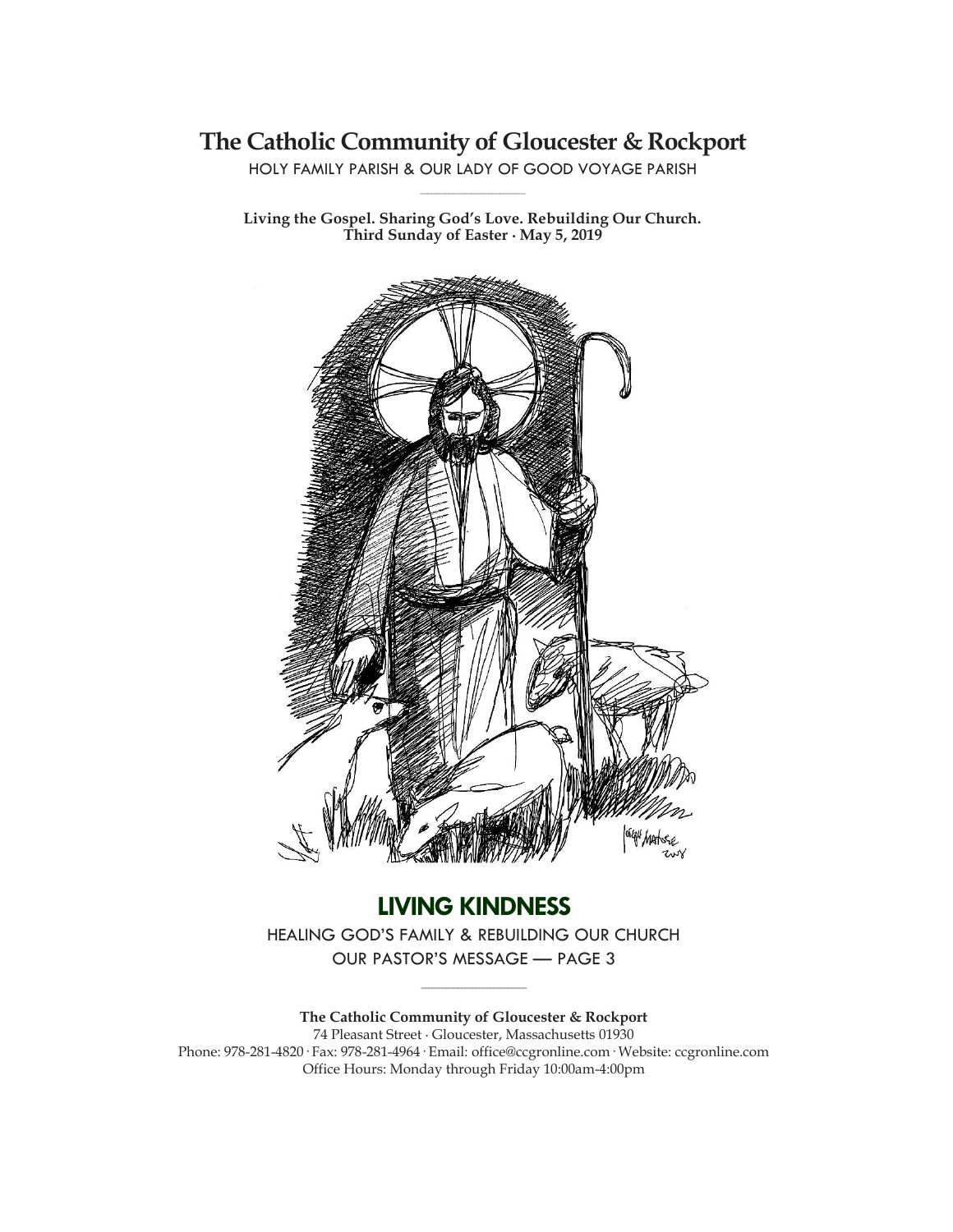# **SPRING MISSION & RETREAT \_\_\_\_\_\_\_\_\_\_\_\_\_\_\_\_\_\_\_\_\_**



# **Healing God's Family & Rebuilding Our Church with Mary Ann McLaughlin**

## A SPECIAL THREE NIGHT PROGRAM FOR ADULTS & FAMILIES WEDNESDAY, MAY 15TH THROUGH FRIDAY, MAY 17TH

All parishioners, friends, and guests of the Catholic Community of Gloucester & Rockport are invited to join us for our "Spring Mission & Retreat: Healing God's Family & Rebuilding Our Church" from Wednesday, May 15th through Friday, May 17th in Our Lady of Good Voyage Church. Each evening of our retreat will begin with Mass at 7:00pm. After Mass, we will be blessed to welcome Mary Ann McLaughlin as our special guest and spiritual director, who will lead us in prayer, reflection, and faith sharing.

In 1972, studies showed that only 5% of Americans claimed that they did not hold or did not practice any kind of religious faith. Just recently, however, a new study found that 23% of our fellow citizens now think of themselves as "nones." This group includes atheists, agnostics, and those who choose not to affiliate themselves with any organized religious practices or traditions. Perhaps more troubling is the new reality that more than 40% of adults under age 50 self-identify as "nones." This means that for the so-called GenExers (age 55-75) and Millennials (age 25-39), the most common religion is no religion at all.

When we combine this trend with the ongoing crisis of confidence in the Catholic Church, we have cause to worry, pray, and fear for the souls of our brothers and sisters, children and grandchildren, friends and neighbors. So what can we do? How can we treat old wounds, fix what is broken, and bring home those who are lost? How can we heal God's family and rebuild our church? To be sure, there is no single strategy that will bring our friends and families back to church. There is no easy answer. But there is hope! Through a renewed commitment to Christ and his gospel of love and mercy, all things are possible!

For more than four decades, Mary Ann McLaughlin has been helping adults of all ages and backgrounds encounter Jesus Christ in their day-to-day life experiences. She has proclaimed the gospel as a lay minister, retreat leader, and spiritual director; and she has lived the gospel as a wife, mother, grandmother, and working professional. Along with her late friend, Father John Sassani, Mary Ann also co-wrote "Meeting Christ in Prayer", a very popular retreat program based on the Spiritual Exercises of Saint Ignatius of Loyola. Mary Ann's unique experience and prophetic voice will help us grow closer to Christ, to the Church, and perhaps even to those who have chosen a different path.

Our Spring Mission & Retreat is free but donations will be gratefully accepted during Mass to support the Catholic Community of Gloucester & Rockport's adult faith formation ministry. For more information about this special three-night series for adults and families, please contact Cliff Garvey at 978-281-4820 or cgarvey@ccgronline.com. For a complete schedule of adult faith formation events, visit: ccgronline.com/formation. Please join us! Bring a friend! Spread the word! All are invited! All are welcome!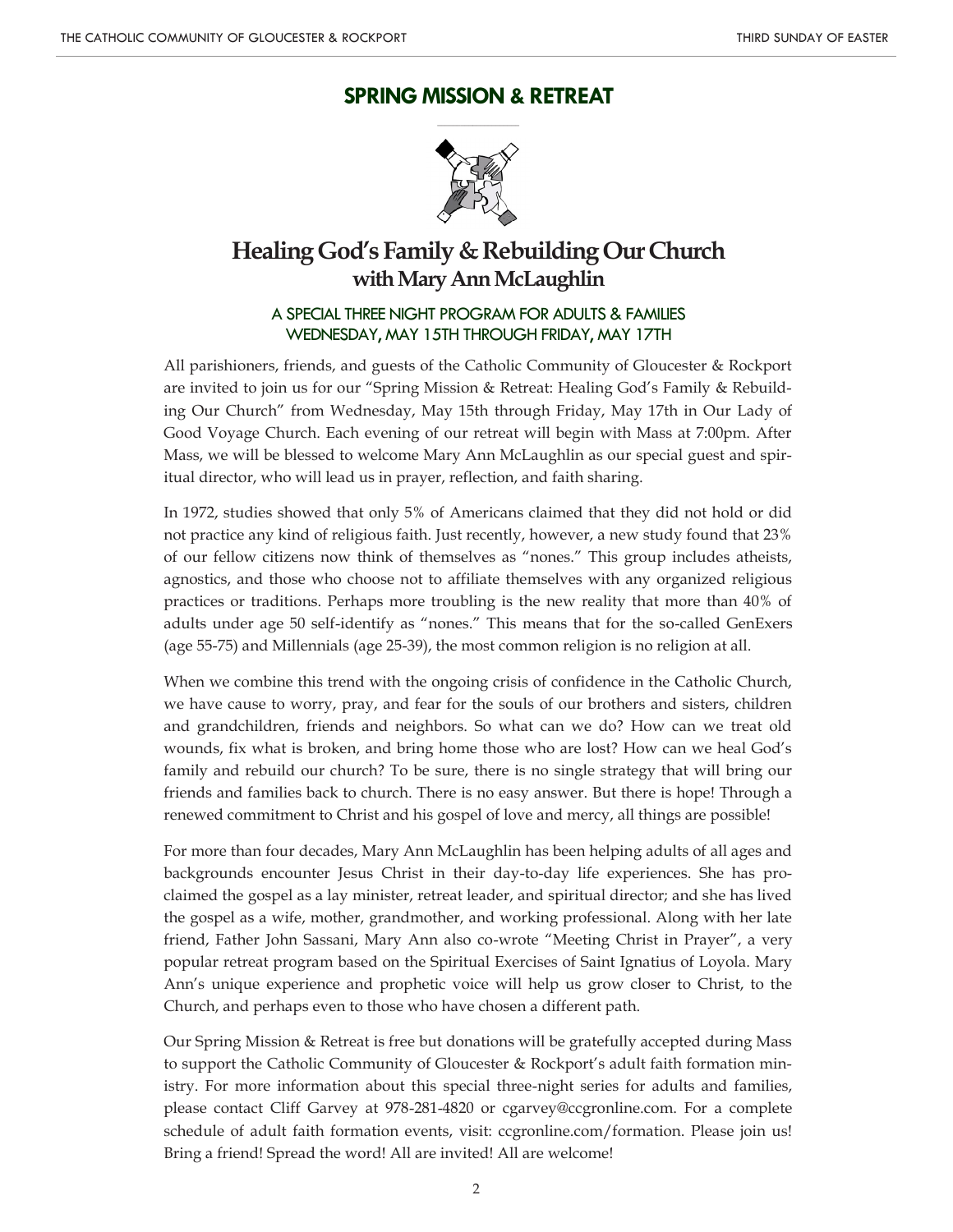#### **OUR PASTOR'S MESSAGE \_\_\_\_\_\_\_\_\_\_\_\_\_\_\_\_\_\_\_\_\_**

# **Living Kindness**

#### BY FATHER JIM

Last week, a market research firm in the United Kingdom released the results of a new poll that asked: "What is the most important trait for someone to show in order to be considered a good Christian?" The most popular answer was not regular church attendance. It was not knowledge about church teaching. It was not chastity or piety or prayerfulness. According to a plurality of those who participated in the poll, the most important trait of a "good" Christian was kindness. Love, goodness, and faithfulness trailed far behind. Joy, patience, and selfcontrol trailed even farther behind.

This poll prompted me to think about kindness in today's world. Kindness is one of those qualities that can seem so abstract, so vague, so pie-in-the-sky. It can mean being friendly, charitable, or considerate. It can also mean gentleness, thoughtfulness, or concern for the wellbeing of others. It is often associated with generosity, hospitality, and neighborliness. We know kindness when we see it. And we know its mortal enemies: cruelty and indifference.

If our life experience was confined to watching cable news programs or so-called reality television shows, then we might think that kindness is a thing of the past. Indeed, it sometimes seems like kindness is in retreat all around the world: dark shadows of hatred, bigotry, and brutality; ongoing threats of terrorism, gun violence, and sexual abuse; and a shocking lack of compassion for the poor, the sick, and the elderly. In spite of our power and affluence, we seem to be losing our collective ability to be civil, sympathetic, and understanding.

At the same time, if we pay attention, we see kindness all around us. Earlier this week, while walking my own dog, I met a woman who was caring for a sick dog that had become separated from its elderly owner. Last week, hundreds of people attended the funeral for a brother priest who died too soon after a brave battle with brain disease. On a workday, they traveled from the far reaches of the archdiocese to comfort a grieving family and faith community. And every week, members of the Legion of Mary and the Saint Vincent de Paul Society reach out to those who suffer at the margins of our community. They give without counting the cost, too often without gratitude or appreciation. This is kindness at work in the world!

In the Gospel of John, Jesus asks Peter this question three times: "Do you love me?" Each time, Peter emphatically says "yes." And after each emphatic yes, Jesus responds with a call to kindness: "Tend my lambs. Feed my lambs. Feed my sheep." He does not call upon Peter to master some complex theological text. He does not call upon the apostles to practice a particular spiritual devotion. He commands them to be kind. Love your neighbor. Feed the poor. Welcome the stranger. Take care of each other. Jesus excludes no one — ever.

If we love Jesus, then we must love others. If we love Jesus, we must serve others. If we love Jesus, we must practice kindness. Saint Teresa of Calcutta once said: "Spread love wherever you go. Let no one every come to you without leaving better and happier. Be the living expression of God's kindness. Kindness in your face. Kindness in your eyes. Kindness in your smile." At a time when solutions to the world's problems seem so complex and so far beyond reach, Jesus offers a compelling solution that transcends all borders, all divisions, and all parties. That solution is kindness. This Easter Season, let us renew our commitments to love the Lord, tend his lambs, and feed his sheep. And let us always be kind to each other.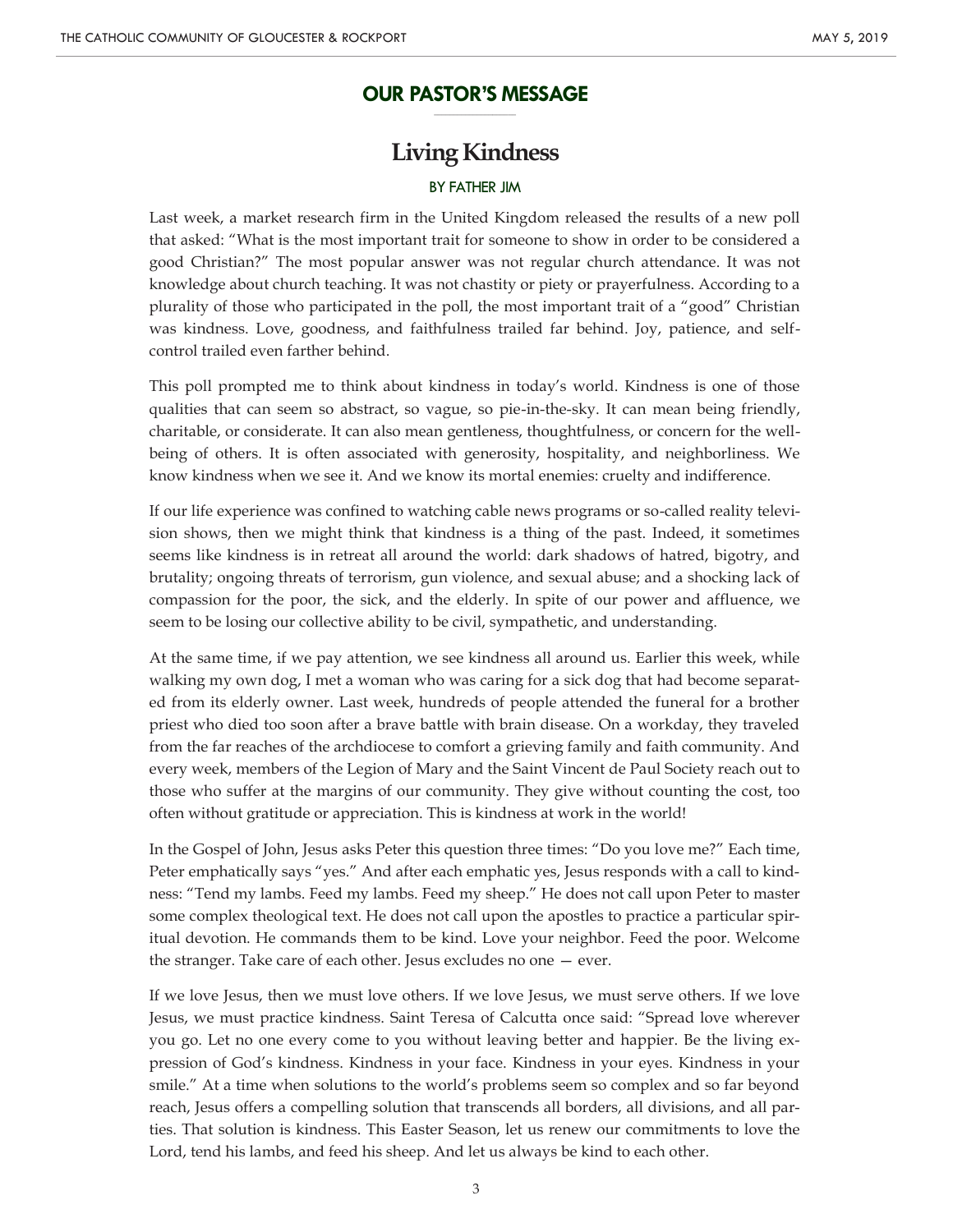#### **SHARING GOD'S LOVE \_\_\_\_\_\_\_\_\_\_\_\_\_\_\_\_\_\_\_\_**



WELCOME NEW DISCIPLES! **THE SACRAMENT OF BAPTISM** OUR SCHEDULE FOR MAY 2019

The Sacrament of Baptism is the first of three Sacraments of Initiation in the Roman Catholic Church. The two other Sacraments of Initiation are Eucharist and Confirmation. According to the Catechism of the Catholic Church: "Holy Baptism is the basis of the whole Christian life, the gateway to life in the Spirit, and the door which gives access to the other sacraments. Through Baptism, we are freed from sin and reborn as children of God; we become members of Christ, are incorporated into the Church, and made sharers in her mission (CCC 1213)."

During the month of May, the Catholic Community of Gloucester & Rockport will celebrate the Sacrament of Baptism according to the following schedule:

> Sacrament of Baptism Sunday, May 12th at 2:00pm Saint Ann Church

Sacrament of Baptism Sunday, May 19th at 2:00pm Our Lady of Good Voyage Church

Sacrament of Baptism Sunday, May 26th at 10:00am Mass Saint Joachim Church

The following disciples were recently baptized at our Easter Vigil Mass in the name of the Father, the Son, and the Holy Spirit here in the Catholic Community of Gloucester & Rockport:

> Abigail Dority Kira Lemnah-Dority Kristen Johnson

If you would like to schedule your child's baptism in the Catholic Community of Gloucester & Rockport, please contact Sheila McCarthy at smccarthy@ccgronline.com or 978-281-4820. If you are an adult who has not received the Sacraments of Initiation of the Roman Catholic Church (Baptism, Eucharist, and Confirmation), please contact Cliff Garvey at cgarvey@ccgronline.com or 978-281-4820. Please pray for our newly baptized young disciples and for their parents, grandparents, godparents, and siblings! May God bless all families with good health, happiness, and much love! Congratulations to all!

#### **PRAYER, FELLOWSHIP, AND SERVICE \_\_\_\_\_\_\_\_\_\_\_\_\_\_\_\_\_\_\_\_**

#### **THE LEGION OF MARY Wednesday Afternoons at 4:00pm**

Each week, members of the Legion of Mary from both Holy Family Parish and Our Lady of Good Voyage Parish reach out to our sick, aged, disabled, and homebound fellow parishioners. They visit these friends and neighbors in their homes and apartments, hospitals, and nursing homes. They pray together, offer companionship and conversation, and share God's love and mercy with those who are so often lonely and forgotten.

Every Wednesday at 4:00pm, the Legion of Mary meets in our parish office (located at 74 Pleasant Street in Gloucester) to pray the Rosary, share their faith experiences, and participate in a period of formation under the guidance of their spiritual directors. For more information about the Legion of Mary and its good work in our parish communities, please contact Sue Demetri at 978-281-4820 or sdemetri2000@yahoo.com. Please join us! All are invited! New members are always welcome!

#### **SAINT VINCENT DE PAUL SOCIETY Help Us Help Others!**

The Saint Vincent de Paul Society is an international organization dedicated to responding to any request from any person or family in need. Here on Cape Ann, we work from Holy Family Parish and Our Lady of Good Voyage Parish to serve the poor and needy. Our Clothes Closet is open on Saturdays from 10:00am until 1:00pm. And our Food Pantry is stocked with non-perishable foods. Donation baskets are located at the entrances of our churches. The Food Pantry needs these items:

> Assorted Canned Soups Beef Stew· Chef Boyardee Canned Tuna· Chicken & Tuna Helper Chips, Cookies, Crackers, and Snacks Instant Mashed Potatoes Pancake Mix & Syrup Pasta & Sauce· Ramen Noodles· Rice-a-Roni Peanut Butter & Jelly

Donation envelopes are located at the entrances of our churches. Donations can be placed in the offertory basket or mailed to us. Checks should be made payable to the Saint Vincent de Paul Society. Meetings are held on the second Wednesday of each month at 4:00pm in Our Lady's Hall. The Saint Vincent de Paul Society warmly welcomes new members and volunteers! For more information, please contact Harry Miller at 978-281-2701 or Barbara Frontiero at Barbara.Frontiero@gortons.com. If you or your family needs our assistance, please contact us at 978-281-8672. Thank you for your generous support!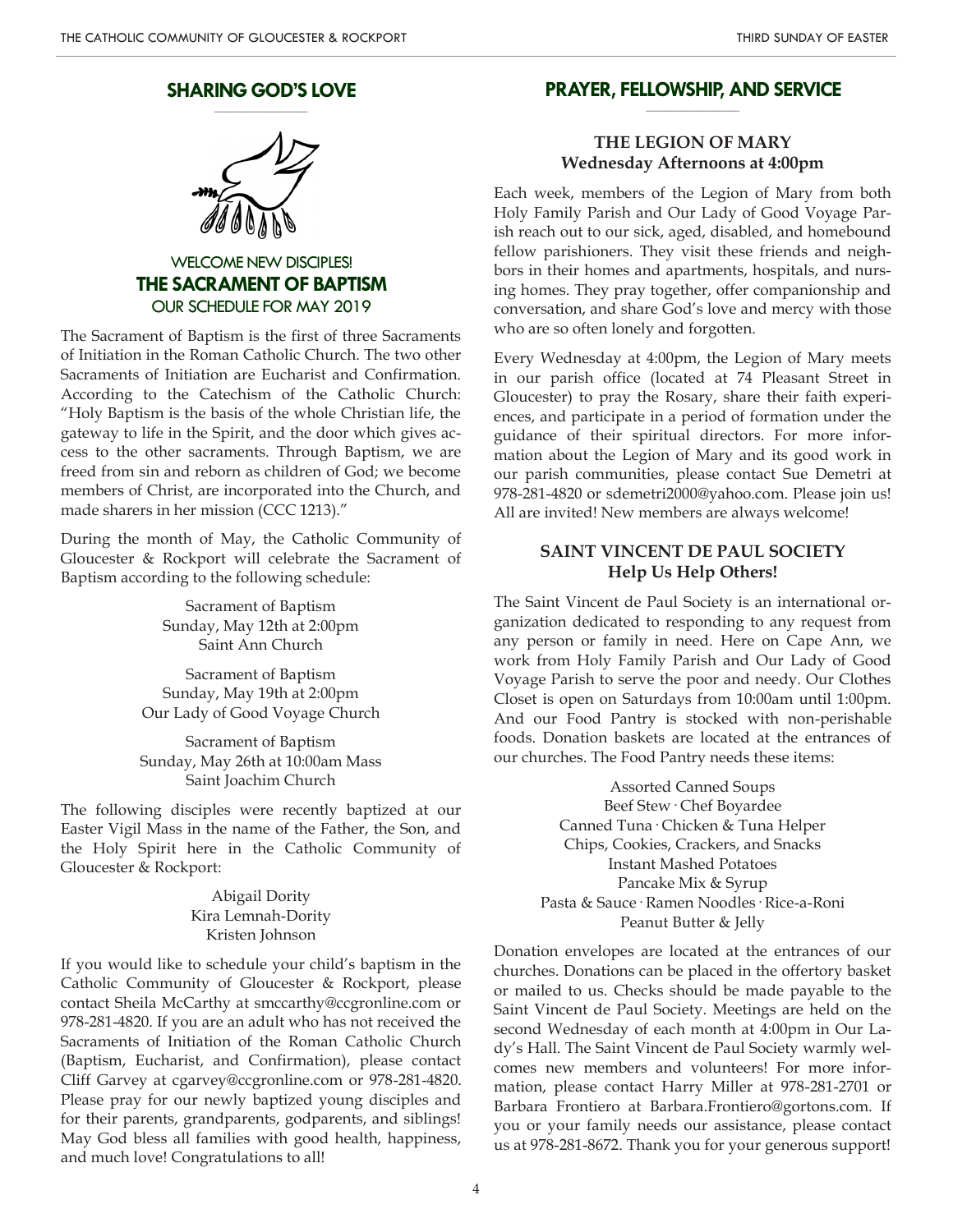#### **YOUTH FAITH FORMATION \_\_\_\_\_\_\_\_\_\_\_\_\_\_\_\_\_\_\_\_**

## **MOTHER'S DAY MASS** *for* **FAMILIES Saturday, May 11th at 4:00pm**

In the Gospel of Matthew, Jesus says: "Let the little children come to me, and do not stop them; for it is such as these that the kingdom of heaven belongs (Mt 19:14)." In response to the Lord's call, all parents, grandparents, godparents, and children of all ages are invited to join Father Jim for our Mother's Day Mass for Families on Saturday, May 11th at 4:00pm in Saint Ann Church.

During Mass, Father Jim will preach about Mother's Day and offer a special blessing for all mothers, families, and children. In addition, those who gather for this Mass will join the Legion of Mary in the Annual Crowning of the Blessed Virgin Mary. As our Mother's Day Mass for Families approaches, let us reaffirm that Mass is our best class! Jesus is our best teacher! And every family that joins us is a gift from God! For more information, please contact Father Jim at frjim@ccgronline.com or 978-281- 4820. Please join us! All are invited! All are welcome!

## **THE WAY FOR KIDS Begins Saturday, May 18th at 4:30pm**

If your family includes a child, grandchild, or godchild who has completed the second grade but has not received the Sacraments of Baptism and/or First Holy Communion, we have a special program just for them: "The Way for Kids." Beginning on Saturday, May 18th from 4:30pm until 5:45pm in Our Lady's School, Betsy Works and a team of volunteers will lead a five-week series of workshops for young disciples who have not received the Sacraments of Initiation. After each workshop, the children and their families will attend Mass at 6:00pm in Our Lady of Good Voyage Church. For more information about this special program, please contact Betsy Works at 978-281- 4820 or bworks@ccgronline.com. Please pray for our young disciples and their families! Please join us! All are invited! All are welcome!

#### **CALL FOR YOUTH ALTAR SERVERS Help Father Jim Serve God's People!**

Father Jim is full of energy and excitement, but as the only full-time priest assigned to the Catholic Community of Gloucester & Rockport, he needs our help! This spring, he is hoping to recruit a few new members to our corps of youth altar servers to help him at Mass! All young disciples, boys and girls, ages 8 through 17, are invited to participate on a weekly or monthly basis. Being an altar server is a great way to learn about the teachings & traditions of the Catholic Church! Training is available! For more information, please contact Father Jim at 978-281-4820 or frjim@ccgronline.com! Please join us! All are welcome!

#### **REBUILDING OUR CHURCH \_\_\_\_\_\_\_\_\_\_\_\_\_\_\_\_\_\_\_\_**

# BRAIN TEASING SPECIAL EVENT **TRIVIA NIGHT** with **FATHER JIM** SATURDAY, MAY 18TH AT 7:00PM

All parishioners, friends, and guests of the Catholic Community of Gloucester & Rockport are invited to join us for a brain-teasing, mind-blowing, and fast-paced special event: "Trivia Night with Father Jim" on Saturday, May 18th from 7:00pm until 10:00pm in Saint Ann Church Hall. Throughout the evening, Father Jim (who is secretly a quiz master and aspiring game show host) will ask a series of questions on a wide array of topics ranging from music and sports, movies and television, books and history, religion and good, old-fashioned trivia.

Tickets are \$20 per person. Participants will be organized into teams of eight, so all are welcome to organize a team (or teams) in advance or take your chance at the door! Tickets will be available at the door, in our parish office, or by contacting Father Jim. All are invited to bring food and snacks. Coffee, tea, bottled water, and soft drinks will be offered for sale (along with a cash bar). Father Jim promises cool prizes and raffles, too!

Don't miss this chance to impress your friends and neighbors with your knowledge of facts, figures, and trivia! Don't miss this chance to share a few laughs with fellow parishioners! Don't miss your chance to win a great prize! And don't miss this chance to raise much needed funds for Holy Family Parish! For more information, please contact Father Jim at 978-281-4820 or frjim@ccgronline.com. Please join us! All are invited! All are welcome!

# **HOLY FAMILY WOMEN'S GUILD RUN FOR THE ROSES Tuesday, May 7th at 6:30pm**

The Holy Family Women's Guild brings together women of all ages and backgrounds in prayer, fellowship, and service to our parish and community. The Guild's next meeting is scheduled for Tuesday, May 7th at 6:30pm in Saint Ann Church Hall. All parishioners and friends are invited to join us as we "Run for the Roses" in celebration of the Kentucky Derby! Refreshments will include a Mint Julep Punch! We will also hold an election for officers and approve our by-laws. For more information, please contact Lydia Bertolino at bertolino4@msn.com or 978-281- 4279. Please join us! Spread the word! All are welcome!